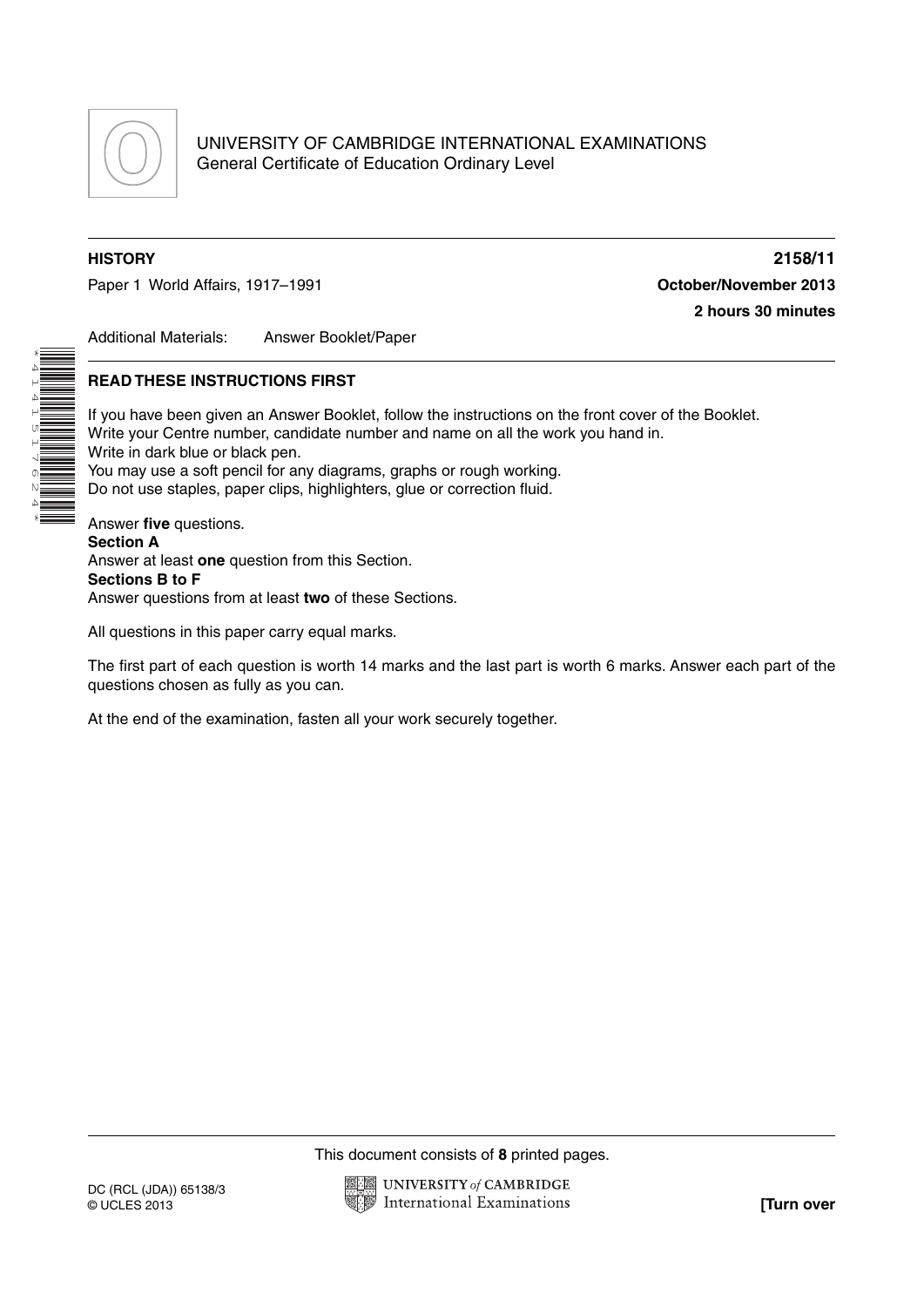### **Section A**

## **International Relations and Developments**

- **1** Describe the purpose and working of each of the following parts of the League of Nations at the time of its creation in 1920:
	- **(a)** the Secretariat;
	- **(b)** the Council;
	- **(c)** the Assembly;
	- **(d)** the Permanent Court.

How accurate is it to suggest that from the start the League of Nations was a weak organisation?

**2** Outline the main features in European relations from the Treaties of Locarno in 1925 to the Stresa Front in 1935.

Why did the situation in Europe become more threatening in 1936?

**3** Outline the main stages by which German power in Europe and the Mediterranean increased from the start of the Second World War in September 1939 to the invasion of the Soviet Union in June 1941.

How do you explain the significant increase in German power in this period of less than two years?

- **4** Describe the involvement of the United States in:
	- **(a)** Korea in the 1950s;
	- **(b)** Vietnam in the 1960s.

To what extent were the aims of the United States achieved in both these countries during those decades?

- **5** Describe the following features of the Cold War, giving the background in each case:
	- **(a)** the building of the Berlin Wall (1961);
	- **(b)** the Cuban Missile crisis (1962).

To what extent was there a reduction in Cold War tensions during the remaining years of the 1960s?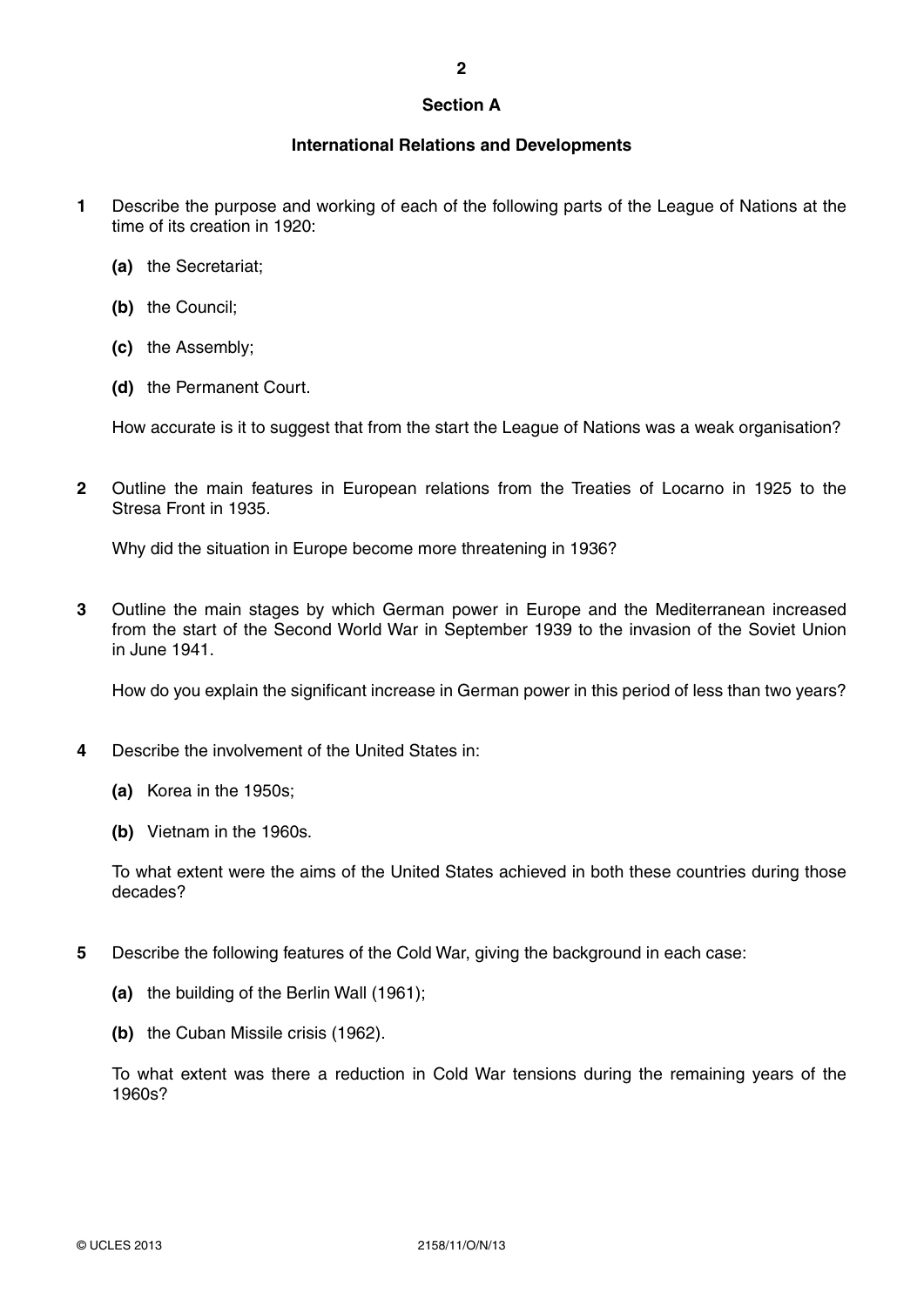# **Section B**

**3**

# **Western Europe**

**6** Describe the stages by which the power of the Fascist party increased in Italy during the years 1919–25.

How far was this increase in power caused by fear of communism and how far by other factors?

- **7** Describe the policies pursued during the 1930s by Hitler within Germany towards:
	- **(a)** women;
	- **(b)** Jews;
	- **(c)** industrial workers.

Why did many people in Germany support Hitler's domestic policies during the 1930s?

- **8** Describe the part played by **three** of the following during the Second World War:
	- **(a)** the evacuation of Dunkirk (1940);
	- **(b)** the setting up of the Vichy régime in France (1940);
	- **(c)** the battle of Monte Cassino (1944);
	- **(d)** the Ardennes campaign (1944);
	- **(e)** the German use of V1 and V2 weapons (1944–45).

How far were the people of Western Europe affected by 'total war' in the years 1939–45?

**9 Either (a)** Write an account of the part played by Stanley Baldwin in British politics from his appointment as leader of the Conservative party in 1923 to his retirement in 1937.

Why were criticisms made of his leadership during these years?

- **Or** (b) Write an account of the domestic policies pursued by each of the following prime ministers of Britain during the 1960s and 1970s:
	- **(i)** Harold Wilson;
	- **(ii)** Edward Heath.

How do you explain Margaret Thatcher's success in the 1979 general election?

**10** Describe the main features in the development of closer relations between the countries of Western Europe during the years 1945–70.

Why was Britain not a part of this development during these years?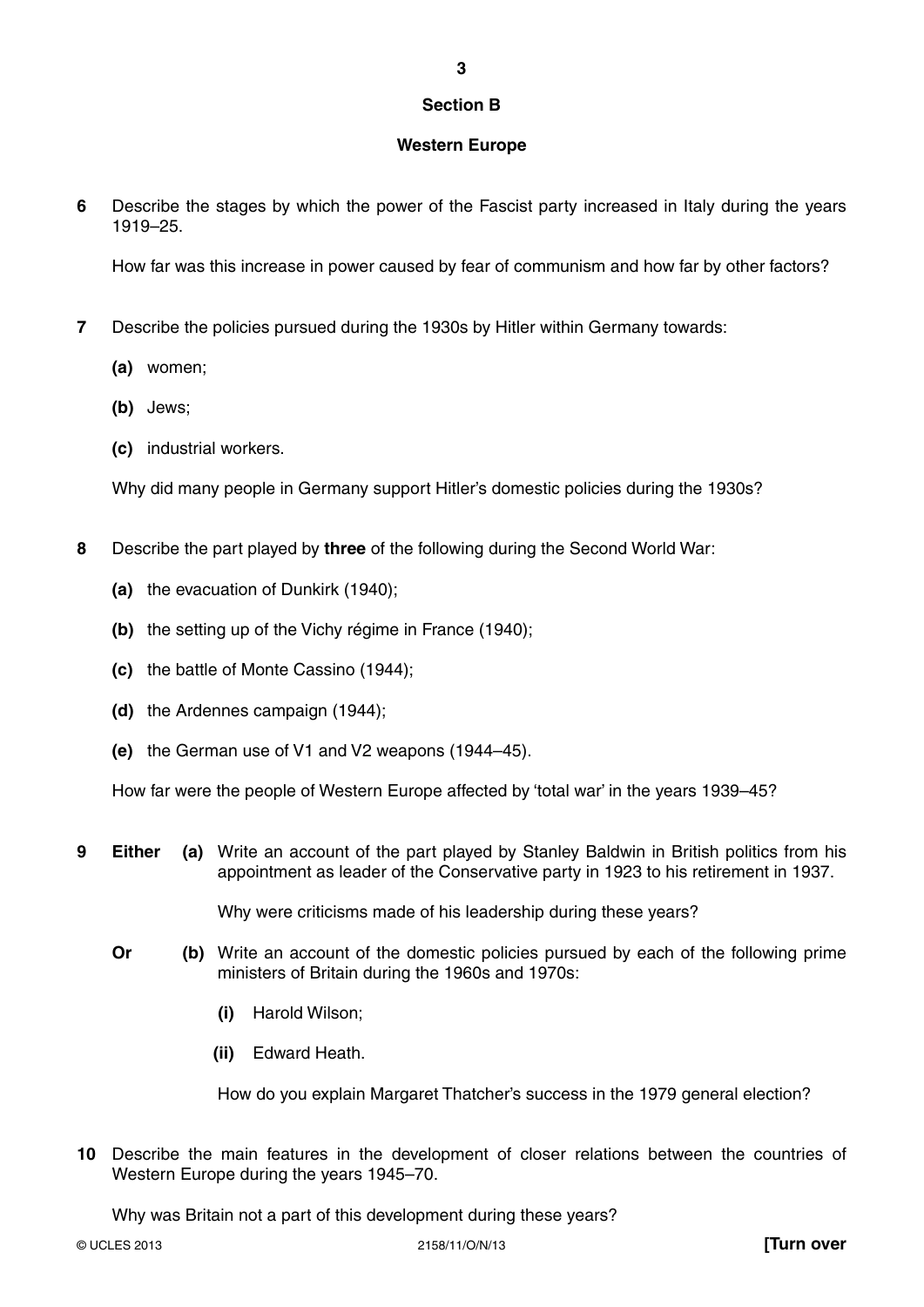# **Section C**

# **The Americas**

**11** Outline the main domestic policies pursued by the Republican presidents of the United States during the years 1921–33.

Why was the Democratic candidate successful in the presidential election of 1932?

**12** What do you understand by the term 'New Deal'? Show the ways in which, during the 1930s, Franklin Roosevelt put the New Deal into effect in the United States.

Why were some Americans concerned that the New Deal went too far in its policies, and others concerned that it did not go far enough?

**13** Describe the attempts to reduce racial tensions and improve race relations in the United States during the years 1945–70.

How successful was the policy of non-violence during these years?

**14 Either (a)** Describe the main features in the history of Cuba during the 1950s and 1960s.

How valuable for the rulers of Cuba during those years was the earlier support of the United States and the later support of the Soviet Union?

**Or** (b) Describe the main features in the history of Chile during the 1960s and 1970s.

To what extent were events in Chile during those years affected by the policies of the United States?

- **15** Write an account of the two presidencies of Ronald Reagan (1981–89) with reference to:
	- **(a)** his domestic policies;
	- **(b)** his foreign policies.

How do you explain his success in being twice elected president of the United States?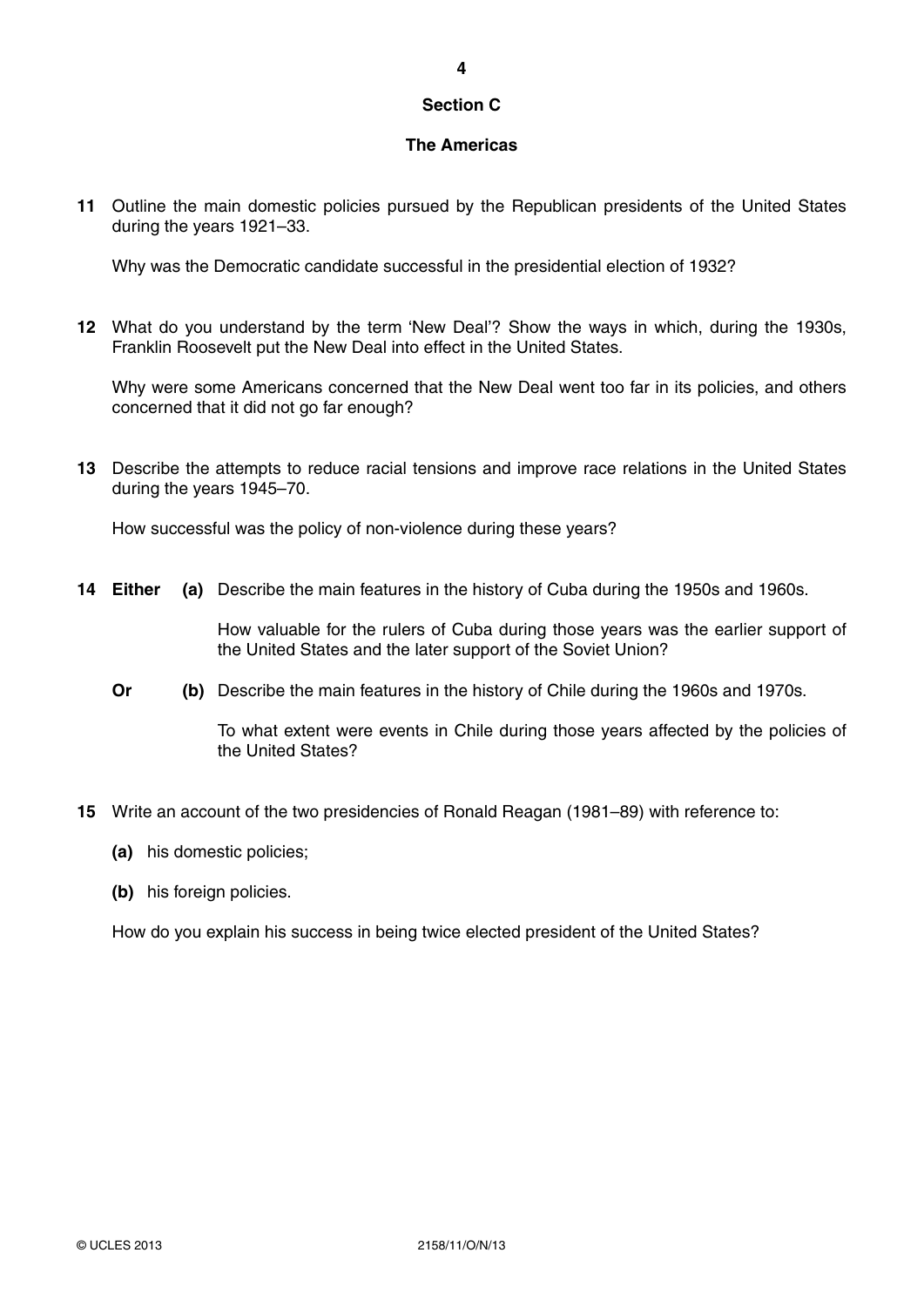### **Section D**

# **The Soviet Union and Eastern Europe**

**16** Describe the part played by Lenin in the history of Russia during the years 1917–24.

Why was there uncertainty about the leadership of Russia during the remaining years of the 1920s?

- **17** Describe Stalin's attempts, before 1939, to modernise:
	- **(a)** Soviet industry;
	- **(b)** Soviet agriculture.

How well did Stalin's domestic and foreign policies prepare the Soviet Union for the Second World War?

**18** Describe the background to the uprising in Hungary and the events of 1956.

How far was the collapse of the uprising caused by its lack of foreign support?

- **19** Describe the part played by **three** of the following in the history of Eastern Europe since the Second World War:
	- **(a)** Alexander Dubcek;
	- **(b)** Pope John Paul II;
	- **(c)** Tito;
	- **(d)** Walter Ulbricht;
	- **(e)** Lech Walesa.

Why was the Soviet Union able to maintain substantial control of its East European satellite states for so long?

**20** Outline the main events that took place within the Soviet Union during the 1980s.

How do you explain the collapse of the Soviet Union in 1991?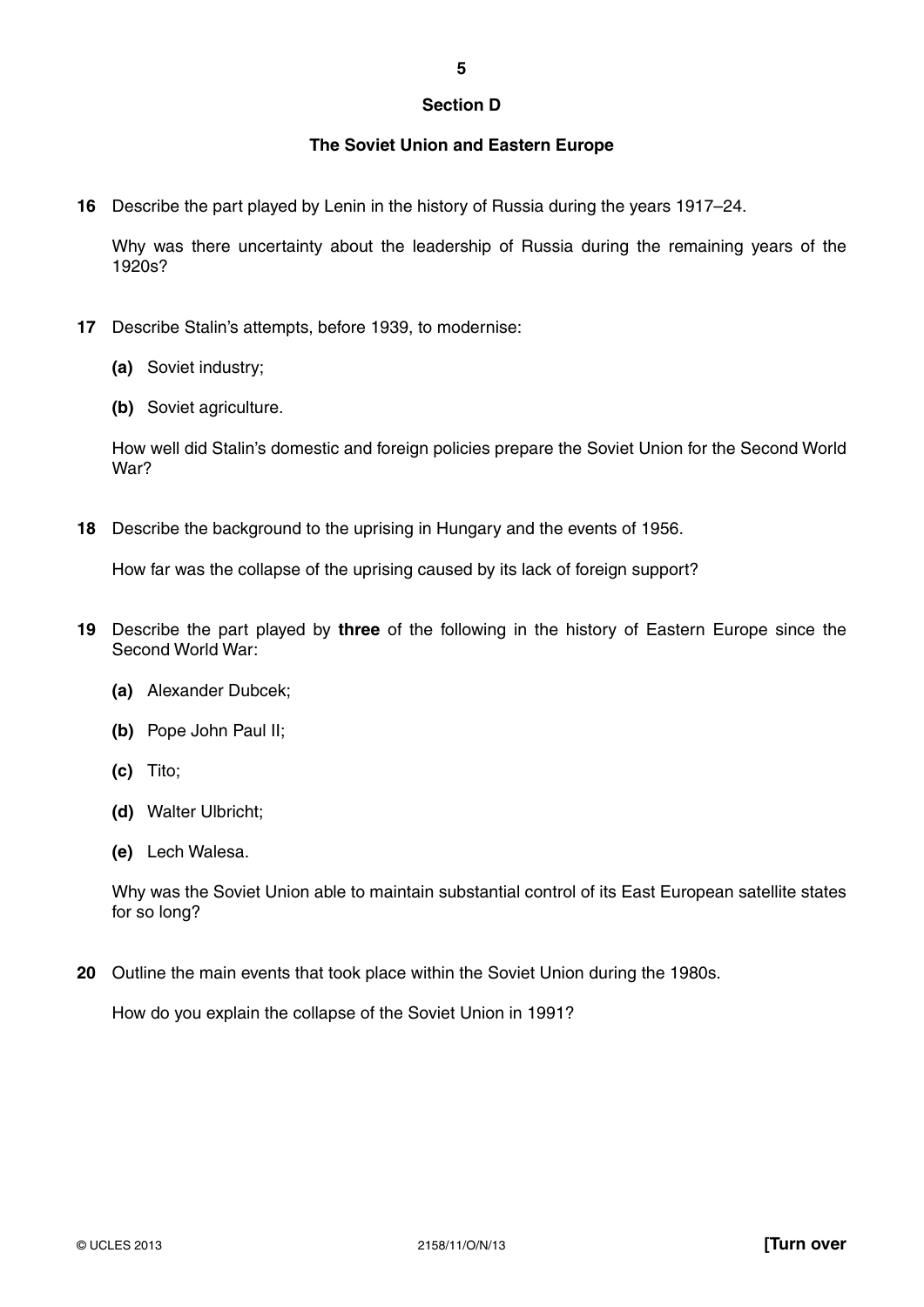# **Section E**

# **Africa and the Middle East**

- **21** Write an account of the wars that took place between Israel and its Arab neighbours during the following years:
	- **(a)** 1948–49 war;
	- **(b)** 1956 (the Suez War);
	- **(c)** 1967 (the Six-Day War).

Why was there so much hostility between Arabs and Israelis by the late 1960s?

**22** 'A mix of war and peace.' With reference to the 1970s and 1980s, describe relations between Israel and its Arab neighbours in the light of this description.

Why were relations between the two sides still unresolved at the end of this period?

- **23** With reference to the years to 1991, describe the part played in the history of Africa by **three** of the following:
	- **(a)** Idi Amin;
	- **(b)** Kofi Busia;
	- **(c)** Yakubu Gowon;
	- **(d)** Daniel Arap Moi;
	- **(e)** Julius Nyerere.

Why, after independence, did democracy not always take firm root in African countries?

**24** Outline the main features in the history of the Belgian Congo (later Zaire), during the years 1960–65.

How successful was the rule of Mobutu during the years 1965–91?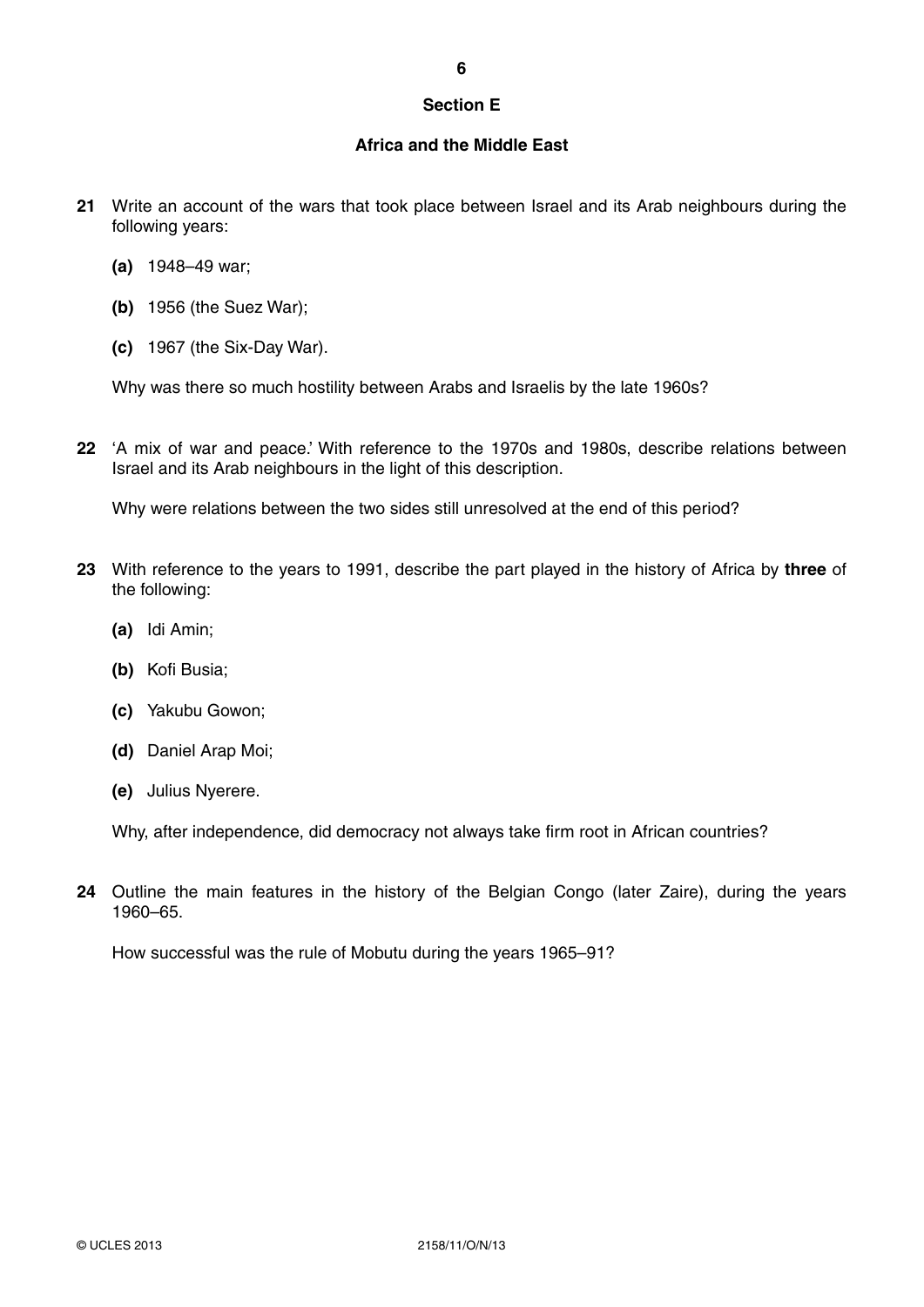- **25** Write an account of **three** of the following in the history of South Africa during the years 1948–91:
	- **(a)** the policies of Daniel Malan;
	- **(b)** the imprisonment of Nelson Mandela;
	- **(c)** the death of Steve Biko;
	- **(d)** the concessions of P.W. Botha;
	- **(e)** the work of Bishop Tutu.

How important in the development of South Africa during these years were the policies of other powers?